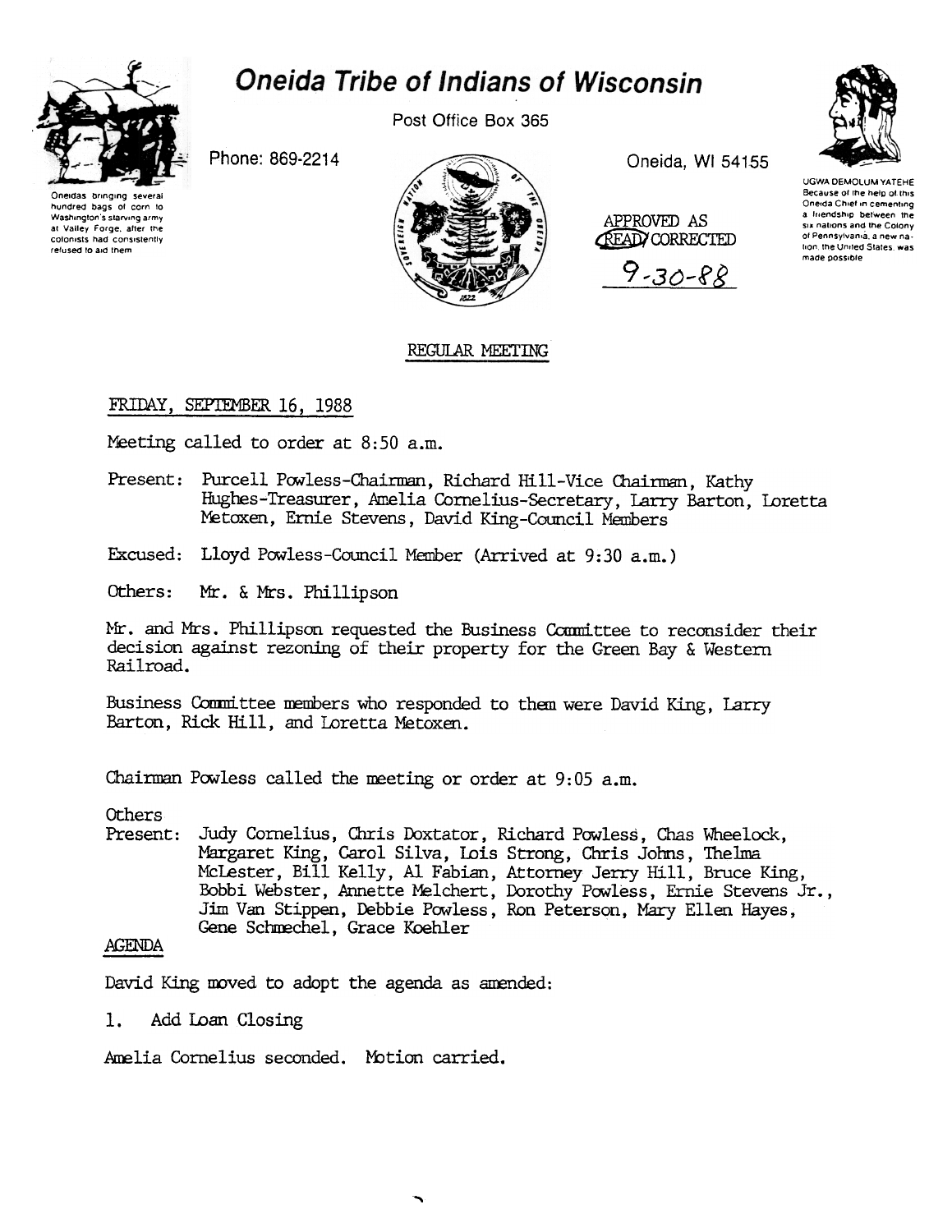ONEIDA TRIBE OF INDIANS OF WISCONSTN REGULAR MEETING - SEPTEMBER  $16$ , 1988<br>Page 2

#### REPORTS

Human Resources - Hiring

- 1) Pool Construction Carpenters
- 2) Pool Construction Workers
- 3) Pool - Bingo Workers

#### Sangor Power

Discussion on Sangor Power facility regarding the possible transfer of security to the Oneida Tribe.

Rick Hill moved that Larry Barton and David King continue to pursue further discussion. Loretta Metoxen seconded. Motion carried.

It was suggested that Attorney Hill prepare a status report on the Sangor Powers property for the Business Committee.

#### NEW BUSINESS

- -Resolutions -
- a) Resolution  $#9-16-88-A$

Ernie Stevens moved to adopt Resolution #9-16-88-A, Rick Hill seconded. Discussion followed. Resolution as presented, will disrupt tribal organization, create a new financial system, create job positions, and contradict previous action. Ernie Stevens moved to adopt the following Resolution  $#9$ -16-88-A as changed. Rick Hill seconded. Motion carried.

\41IERFAS, the Oneida Tribe is concerned with developing an economy on the reservation that will provide jobs, income and other benefits for the Tribe and its menbers,

WHEREAS, the enterprises of the Tribe are managed by the General Manager who reports to the Oneida Business Committee, and

WHEREAS, the Oneida Business Committee desires to separate the management of tribal enterprises from the supervision of the General Manager and the Oneida Business Comnittee, and

WHEREAS, the Oneida Business Committee desires to establish a corporate management structure designed to supervise all enterprise development. enterprise corporations and other enterprises, and

WHEREAS, the Oneida Business Committee desires to provide for such change in an orderly manner, consistent with established and sound business management principles.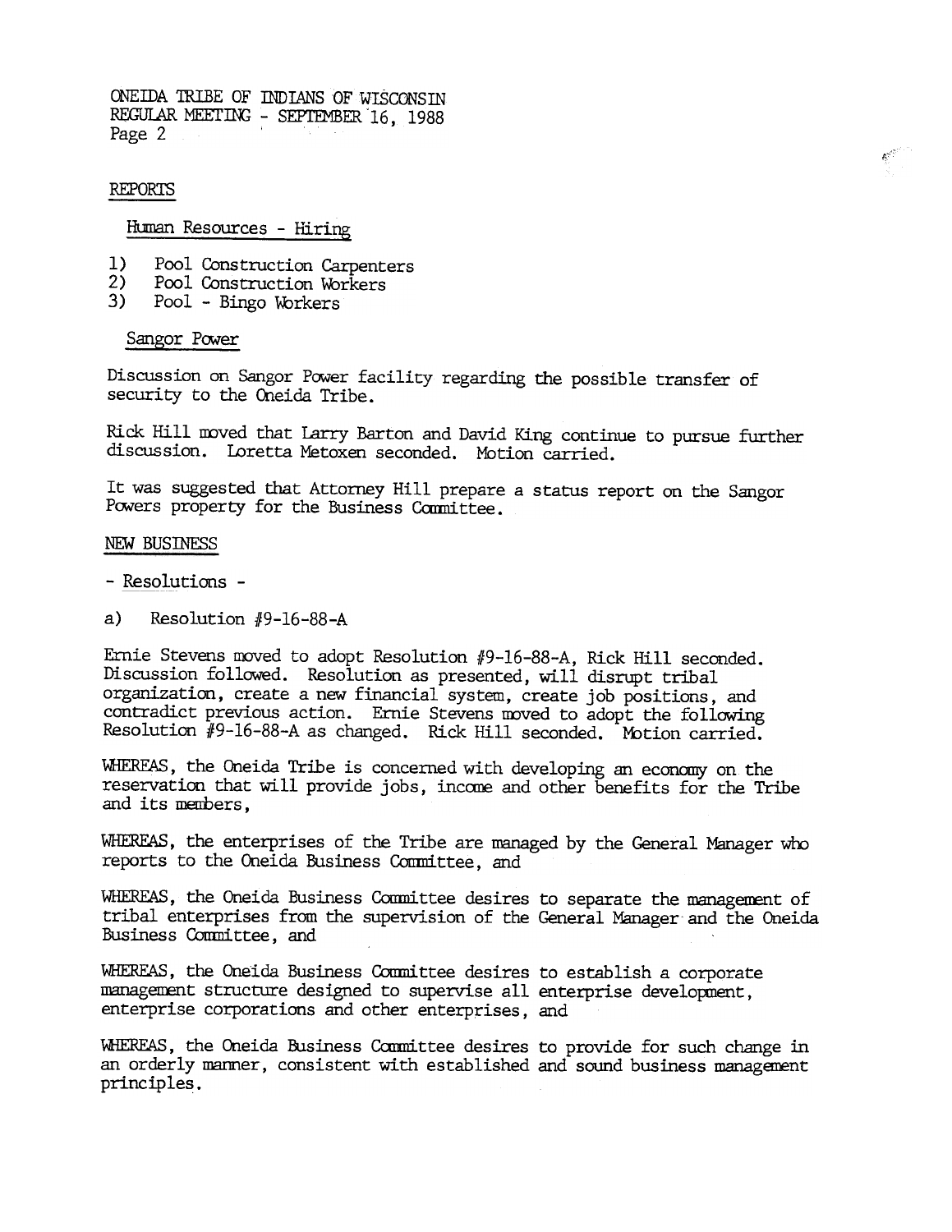ONEIDA TRIBE OF INDIANS OF WISCONSIN REGULAR MEETING - SEPTEMBER 16, 1988 Page 3

Resolution #9-16-88-A (Continued)

NOW THEREFORE BE IT RESOLVED: That the Oneida Business Committee hereby states that it intends to establish a plan of action which will separate all tribal enterprises fran the direct supervision of the Oneida Business Committee and the General Manager of the Tribe, and

BE IT FURTHER RESOLVED: That a plan to establish a separate organization including a resolution will be submitted to members of the General Tribal council two (2) weeks prior to the January meeting of that body, and

BE IT FURTHERED RESOLVED: That the Oneida Business Committee intends that all retail activities including Oneida One Stops, tobacco enterprises, gift shop and any other retail operation shall be operated and managed under the supervision of a tribal authority established on September 2, 1988, and

BE IT FURTHERED RESOLVED: That said authority shall submit a business plan including a plan of operation within sixty (60) days which shall be reviewed and approved by the Oneida Business Committee, and

BE IT FURTHER RESOLVED: That said authority and retail management personnel shall provide for the establishment of a retail accounting system, and,

BE IT FURTHER RESOLVED: That the Chairman of the Board and the Retail Manager shall submit a monthly financial statement and written report to the Oneida Business Committee, and

BE IT FURTHER RESOLVED: That all income and deposits shall continue to flow into the central accounting system.

b. Resolution  $#9-16-88-B$ 

GAMMA Contract - Loretta Metoxen moved to defer until Attorney Hill is present. Rick Hill seconded. Mbtion carried.

Attorney Hill arrived

Loretta Metoxen moved to adopt Resolution #9-16-88-B, Ernie Stevens seconded Motion carried.

WHEREAS, the Oneida Business Committee on August 26, 1988, approved the GAMMA Contract for Million Dollar satellite bingo on the Oneida Reservation, which was signed and delivered to GAMMA, and

WHEREAS, GAMMA has signed the agreement and returned it with an addendum, a copy of Which is attached, that relates to the guidelines of the Bureau of Indian Affairs in approve gaming contracts, and which agreement recites the need for a Business Committee resolution stating the authority to contract, and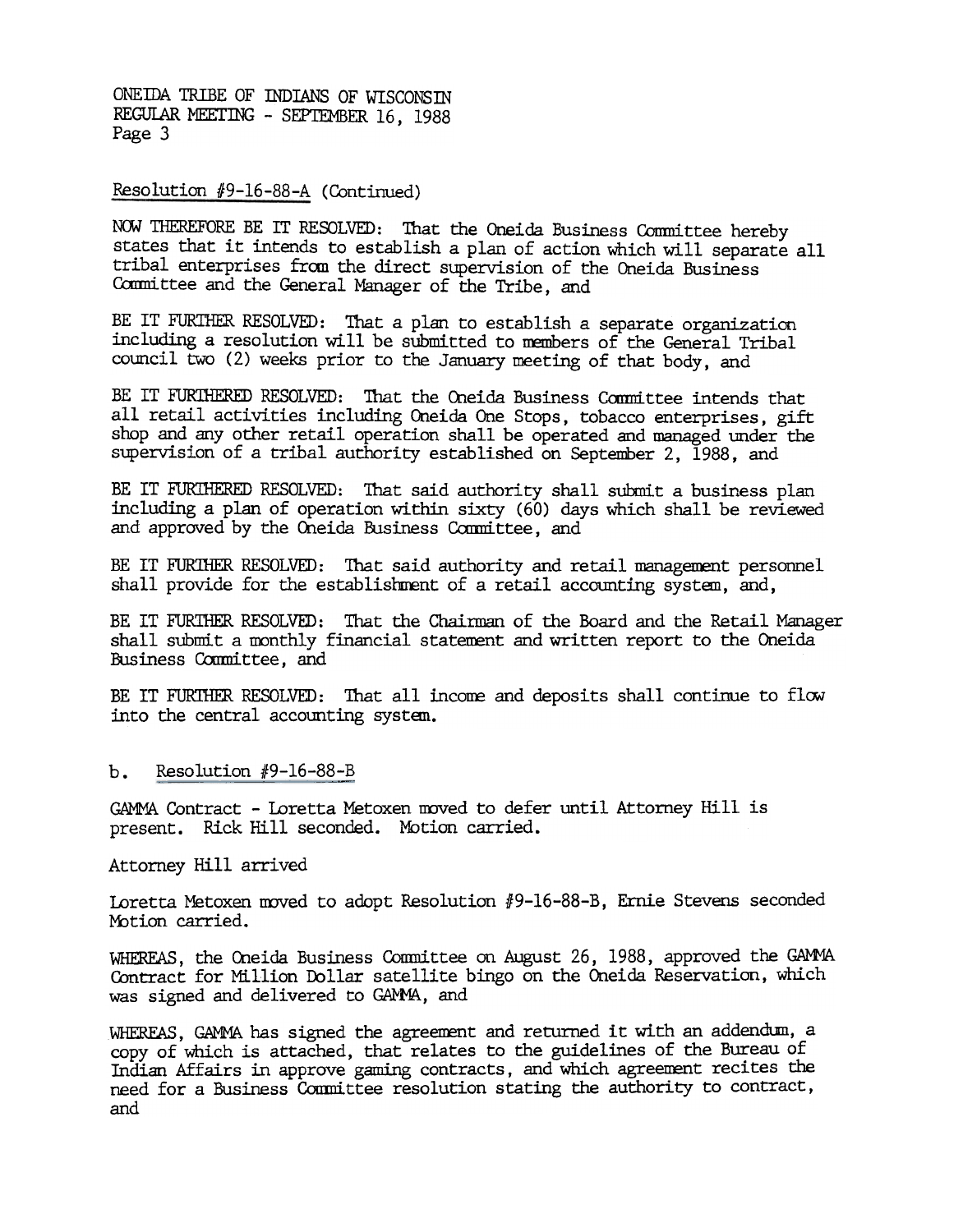ONEIDA TRIBE OF INDIANS OF WISCONSIN SEPTEMBER 16, 1988 Page 4

#### Resolution #9-16-88-B (Continued)

WHEREAS. Article IV. Section 1 of the Oneida Constitution as approved and amended provides for this contract.

NOW. THEREFORE BE IT RESOLVED, the Oneida Tribe hereby authorizes and contracts with the GAMMA corporation for the purpose of operating a satellite bingo operation known as "Million Dollar Bingo" on dhe Oneida Indian Reservation under terms and conditions set forth in the attached documents.

- ~ Discussion on Enterprises -
- Position Paper on Environment Chas Wheelock

Ernie Stevens suggested that Chas Wheelock work with Jerry M. Hill to develop an Environmental Policy Statement.

Lloyd Powless moved to refer to the Environmental Sub-Committee. Lorett Metoxen seconded. MOtion carried.

-Printing Facility -Larry Barton

Need to expand or relocate facility. Larry Barton moved that Administration be charged to relocate printing to an adequate location within four months. David King seconded. Motion carried.

#### VIAE Contract

David King moved to approve the Contract, Rick Hill seconded. Motion carried.

-WEJT

Kathy Hughes moved to authorize Chairman to sign proposal for Brown County/Oneida Tribe Consortitm for the startup of the Work Experience Job Training Program. Rick Hill seconded. Motion carried.

#### -Election Date

Ernie Stevens moved to have the Tribal Election on October 8, 1988 and to advertise for two positions to be on the ballot for the Oneida Land Claims Litigation Committee. Loretta Metoxen seconded. Mbtion carried.

#### -Green Bay Headstart Facility -

The building shared with AmerIndian is unsafe and a new location is needed.

Rick Hill moved to have Ioretta Metoxen, Don Wilson and Mary Ellen Hayes enter into negotiation with Our Lady of Charity for a temporary location for the Green Bay Headstart program. Kathy Hughes seconded. Motion carried.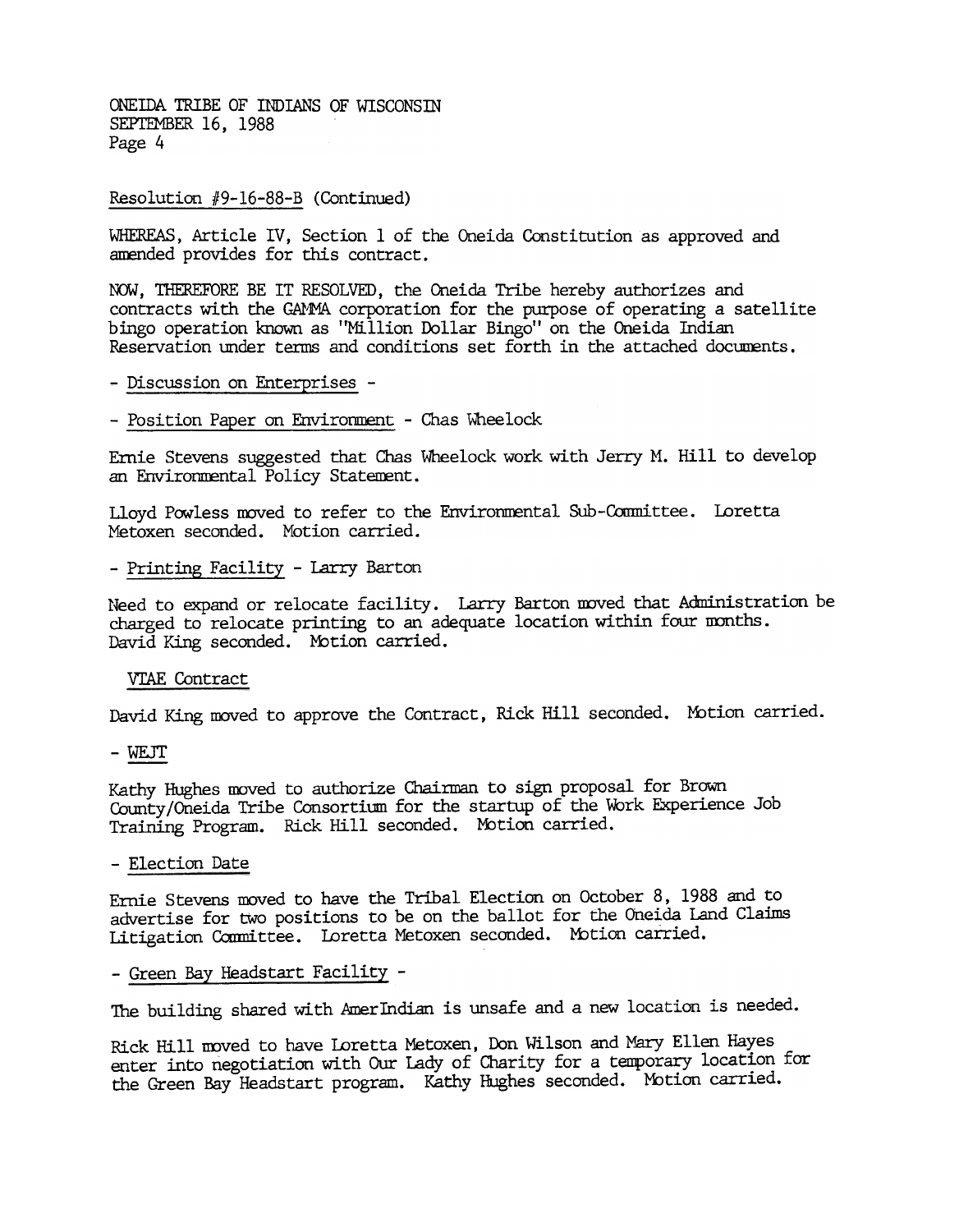ONEillA 1RIBE OF INDIANS OF WISCONSIN SEPTEMBER 16, 1988 Page 5

General Tribal Council Etiquette - Judy Cornelius

Discussion on appointing a Sergeant of Arms for the meetings.

- Bid Process for HIP Program -

There is previous action to allow a waiver on the bidding process. The Secretary was asked to research the minutes and bring back on Friday.

- Green Thumb Contract -

Kathy Hughes moved to approve the contract, Lloyd Powless seconded. Motic carried.

-Tribal loans -

Rick Hill moved to approve the loans for down payment for Debbie Webster and Weston Cornelius and David and Anna Powless. Kathy Hughes seconded. Motion carried.

Contract for Sale of Wisconsin Lottery - Carol Silva

Kathy Hughes moved to approve, David King seconded. Motion carried.

Tribal School Contracts -

Rick Hill moved to approve the following and that the Basketball Coaches pay be consistent with the Head Coach Contracts:

- a) Susan Hartlep - Assistant Track Coach \$300
- b) Dan Ninham - Track Coach \$550
- c) Paul Danforth - Basketball Coach \$1,040
- d) Dan Ninham - Assistant Basketball Coach \$1,040
- e) Susan Hartlep -Assistant Cross Country Coach \$300
- f) Dan Ninham - Cross Country Coach \$550
- g) Margaret Loritz - Assistant Volleyball Coach \$300
- h) Susan Ninham - Volleyball Coach \$500

#### VACATION/TRAVEl.

Rick Hill moved to approve Loretta Metoxen's request to revert one vacation day to work tine, as she did Tribal work while on vacation. David King seconded. Motion carried.

Amelia Cornelius moved to approve travel for Lloyd Powless for the following:

- a) Indian Education Meeting - Stevens Point - 9/30/88
- b) Indian Child Welfare Meeting - Madison - 9/21 & 22/88
- c) AILCEB & WIEA Conference - Milwaukee - 10/2-5/88
- d) Wisconsin Action Coalition - Milwaukee - 9/27/88

Larry Barton seconded. Lloyd Powless abstained. Motion carried.